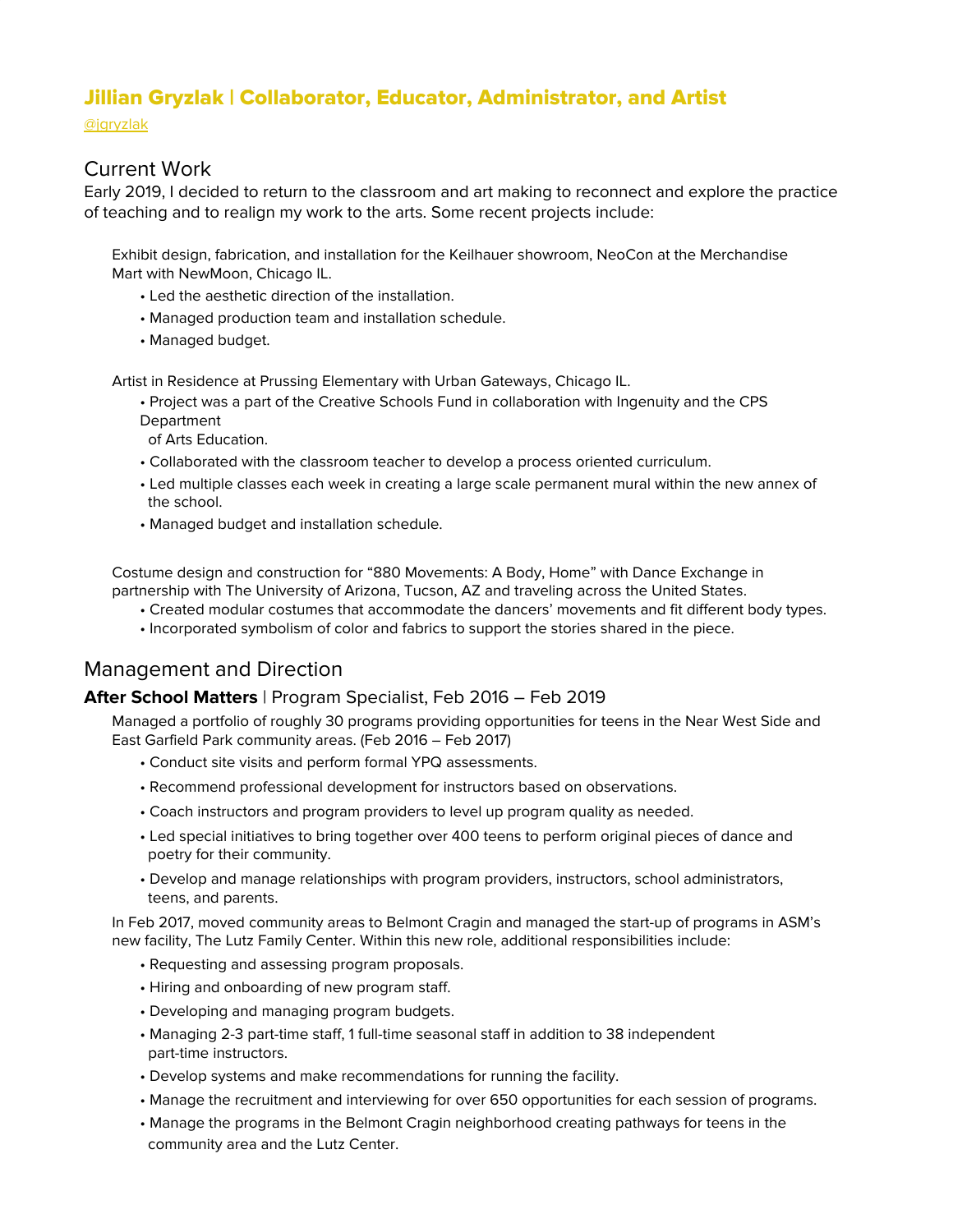#### **Redmoon Theater** | Education Programs Curator, Jan 2013 - Dec 2015

- Successful management of community programs within and outside of school settings for youth, adults, and families.
- Effective coordination and management of arts and STEM programs in partnership with After School Matters, serving over 320 Chicago teens annually.
- Designed, secured funding, managed implementation and assessment of a new Technical Apprenticeship program focused in wood and metalworking skills training and job readiness.
- Managed community partnerships and programs.
- Successful management of administrative, production, and artistic intern teams. Recruiting, coordinating, and managing over 200 interns annually.

#### **Ag47** | Art Director, Lead Teacher, and Founding Member, Jan 2009 - Aug 2012

- Designed and managed curriculum implementation for an all-female identifying one-to-one arts mentorship nonprofit.
- Recruited mentors/mentees and coordinated in pairing alongside the Executive Director.
- Led professional development for mentors about Ag47 pedagogy as well as the cohesive aesthetic.
- Organized and guided mentors as co-teachers for weekly sessions.
- Curated and installed annual final showcases.

## Select Teaching and Program Development

- **CAPE** | Teaching Artist at Chicago Artists in Partnership in Education, 2019 Current Focusing on arts integration in partnership with a core curriculum classroom teacher.
- **Alternatives Inc.** | Instructor with After School Matters at Manley Career Academy, 2011/12 Teens created a public anti-violence mural and youth-led peace rally with members of the North Lawndale/Douglas Park communities.

#### **Urban Gateways** | Teaching Artist at Urban Gateways, Apr 2009 – Current Develop and facilitate curriculum in arts integration within the K-12 classroom. Design and

deliver arts- based after school programs, and teacher professional development across Chicago Public Schools with a focus in visual and literary arts.

#### **DramaGirls** | Lead Artist with Redmoon Theater, 2008/09

An all-girls program incorporating the Spectacle arts of performance, visual arts, contraptions, and storytelling to an audience of over 1,500.

### Education

**DePaul University** – Master of Arts: Material culture and visual language and symbolism in the arts, 2013 **School of the Art Institute of Chicago** – Bachelor of Fine Arts, 2005

### Projects and Inspiration

- **2020** Prop Design for "Grey Gardens" with Theo Ubique, Evanston, IL. Costume Design for "Farewell Fables" with Cabinet of Curiosity, Chicago, IL.
- 2019 Prop Design for "Columbinus" with Elgin Community College, Elgin IL. Prop Design for "La Ofrenda" with Adventure Stage Chicago, Chicago, IL.
- **2018** Costume design and construction for "Tabletop Tragedies" with Cabinet of Curiosity to debut at the